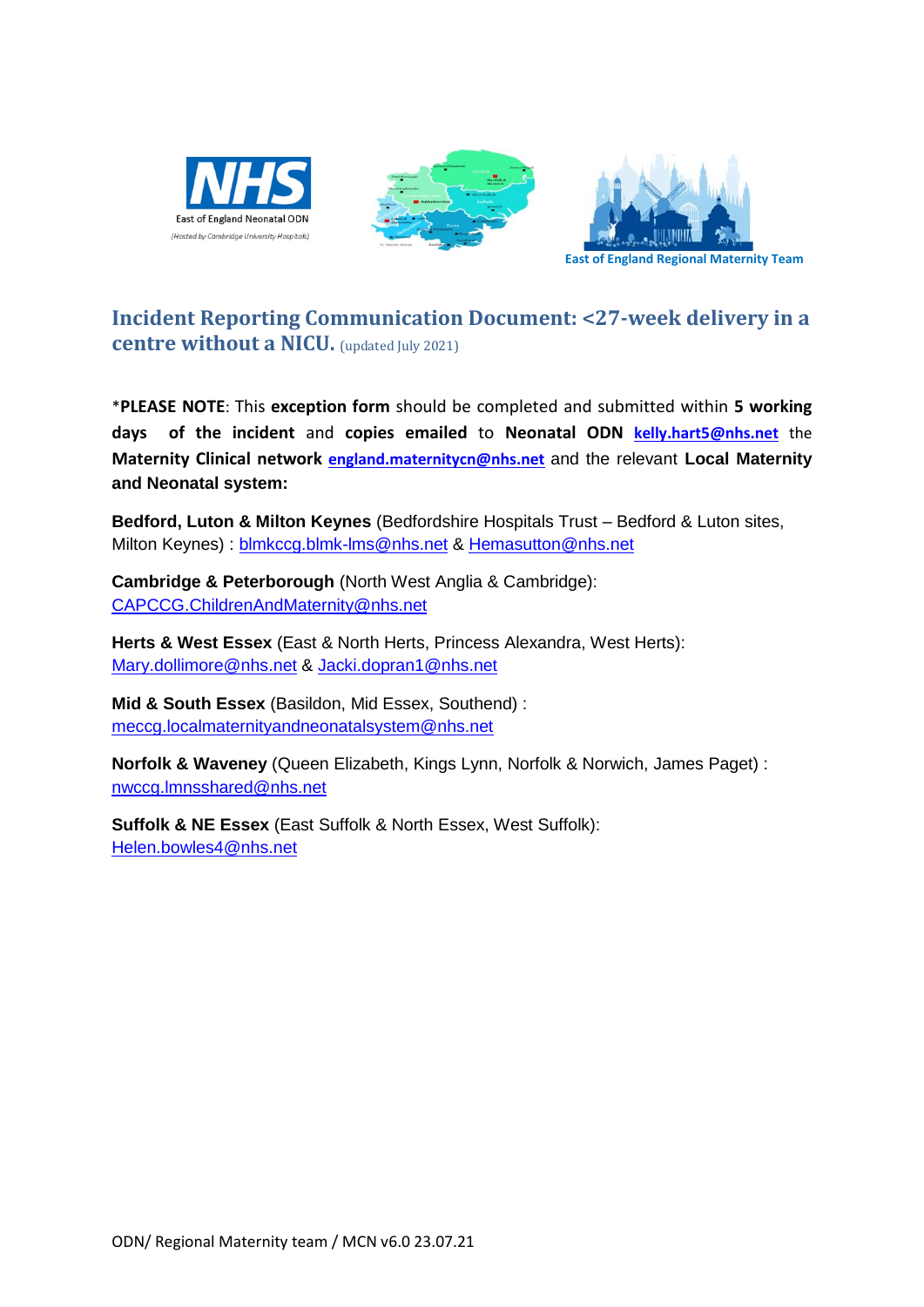| <b>Maternity Unit Name:</b>                                                                                                                           |                                 |                                                        |                       |                               |                           |    |  |
|-------------------------------------------------------------------------------------------------------------------------------------------------------|---------------------------------|--------------------------------------------------------|-----------------------|-------------------------------|---------------------------|----|--|
| Infant details including Badgernet Number<br>and Initials:                                                                                            |                                 | Woman / Birthing person's details including NHS number |                       |                               |                           |    |  |
| Date / time of admission of Woman /<br>Birthing person:                                                                                               |                                 | Date / time of Initial review:                         |                       | Date/Time of birth:           |                           |    |  |
|                                                                                                                                                       |                                 | Date/ Time of Obstetric review:                        |                       | <b>Gestation at Admission</b> |                           |    |  |
|                                                                                                                                                       |                                 |                                                        |                       |                               | /40                       |    |  |
|                                                                                                                                                       |                                 |                                                        |                       |                               | <b>Gestation at Birth</b> |    |  |
|                                                                                                                                                       |                                 |                                                        |                       | /40                           |                           |    |  |
| Mother' ethnic origin                                                                                                                                 |                                 |                                                        | Father' ethnic origin |                               |                           |    |  |
| Were efforts made to undertake an in- utero transfer prior to delivery?                                                                               |                                 |                                                        |                       | <b>Yes</b>                    | <b>No</b>                 |    |  |
| If unsuccessful or not possible which of the following statements apply                                                                               |                                 |                                                        |                       |                               | Please tick               |    |  |
| Tertiary NICU unable to accept.                                                                                                                       |                                 |                                                        |                       |                               |                           |    |  |
| Tertiary Obstetric service unable to accept.                                                                                                          |                                 |                                                        |                       |                               |                           |    |  |
| Delivery occurred prior to transfer.                                                                                                                  |                                 |                                                        |                       |                               |                           |    |  |
| Maternal condition unsafe for transfer.                                                                                                               |                                 |                                                        |                       |                               |                           |    |  |
|                                                                                                                                                       | Delivery indicated immediately. |                                                        |                       |                               |                           |    |  |
| Woman / birthing person declined transfer (please give details of reason for decline).                                                                |                                 |                                                        |                       |                               |                           |    |  |
| Who was the transfer discussed within the initial hospital? (obstetric consultant, neonatal consultant,<br>senior midwife labour ward, NNU in charge) |                                 |                                                        |                       |                               |                           |    |  |
| Other reasons:                                                                                                                                        |                                 |                                                        |                       |                               |                           |    |  |
| Please make any comments regarding the above points:                                                                                                  |                                 |                                                        |                       |                               |                           |    |  |
| Prior to delivery did communications take place with:                                                                                                 |                                 |                                                        |                       |                               | Yes                       | No |  |
| <b>Tertiary centre NICU consultant</b>                                                                                                                |                                 |                                                        |                       |                               |                           |    |  |
| Senior Obstetrician of receiving unit<br>Senior Midwife on labour ward of the receiving unit                                                          |                                 |                                                        |                       |                               |                           |    |  |
| Senior Nurse of the receiving unit                                                                                                                    |                                 |                                                        |                       |                               |                           |    |  |
| If no, please give details why not:                                                                                                                   |                                 |                                                        |                       |                               |                           |    |  |
|                                                                                                                                                       |                                 |                                                        |                       |                               |                           |    |  |
|                                                                                                                                                       |                                 |                                                        |                       |                               |                           |    |  |
|                                                                                                                                                       |                                 |                                                        |                       |                               |                           |    |  |
|                                                                                                                                                       |                                 |                                                        |                       |                               |                           |    |  |